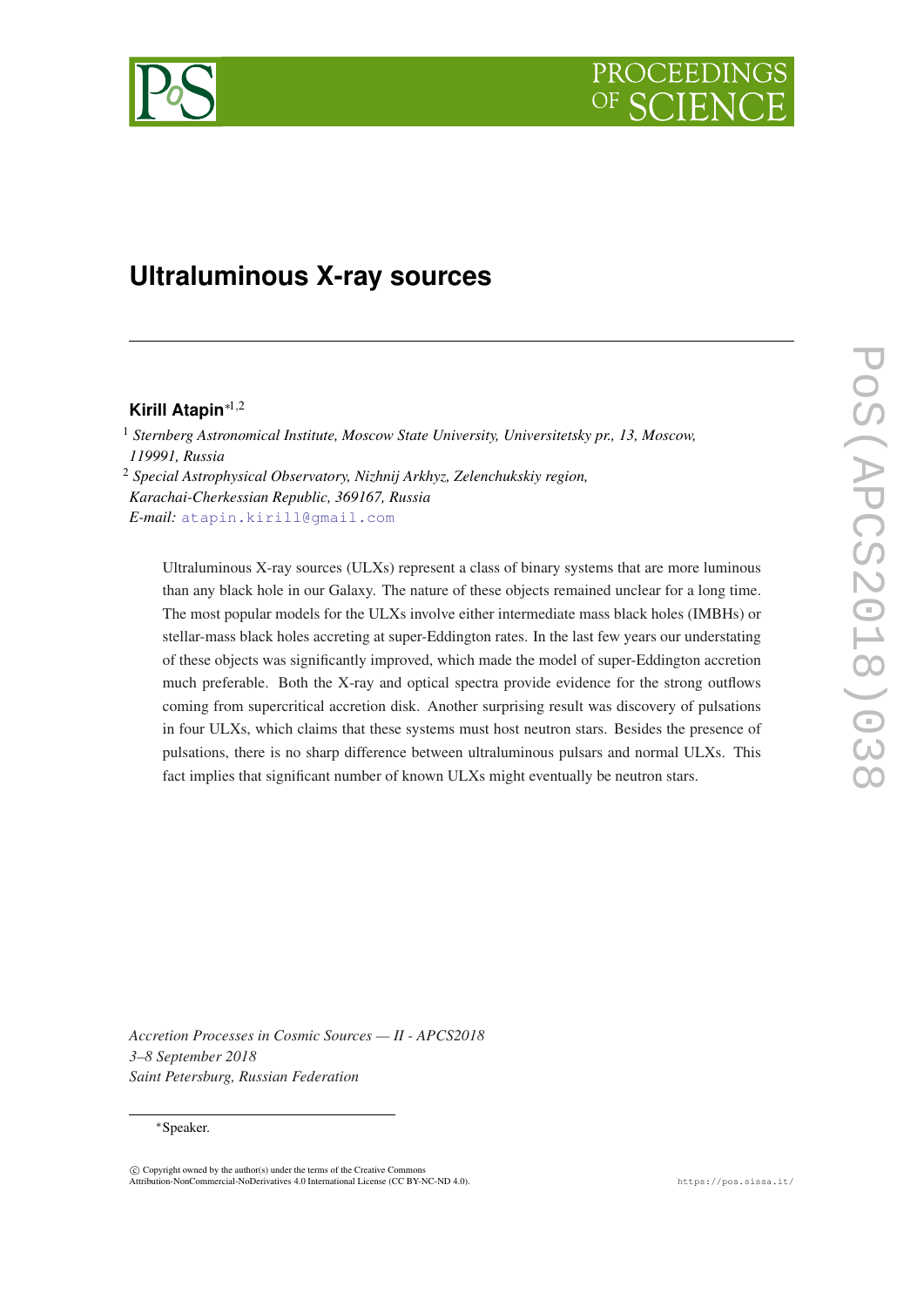#### 1. Introduction

Ultraluminous X-ray sources are point-like extragalactic sources with X-ray luminosity above the Eddington limit for normal stellar mass black hole ( $\sim 10^{39}$  erg/s). They are assumed to be not associated with galactic nuclei or background quasars and cannot be powered by accretion onto supermassive black holes. So this definition establishes a class of objects that are more luminous, assuming isotropic emission, than X-ray binaries observed in the Milky Way. First ULXs were discovered by Einstein observatory [[1](#page-5-0), [2,](#page-5-0) [3\]](#page-5-0), which first had sufficient angular resolution in X-rays to distinguish them from active galactic nuclei. At present a few hundreds of ULXs are known [[4](#page-5-0), [5\]](#page-5-0). Most of them are located in star-forming galaxies and associated with young stellar population [[6](#page-5-0), [7](#page-5-0), [8](#page-5-0), [9](#page-5-0)].

Two basic models have been proposed to explain the ULX phenomenon. First of them involves black holes with masses of  $1000-10000$   $M<sub>o</sub>$  [\[10](#page-5-0)], so-called intermediate-mass black holes (IMBH). Since the Eddington limit depends on the mass, in the case of IMBH observed luminosities should correspond to sub-critical accretion with  $L \sim 0.1 - 0.01L_{Edd}$ . This accretion regime is typical for Galactic black hole binaries (GBHBs), so IMBH model implies that ULXs might be massive analogues of GBHBs and could show similar properties [\[11](#page-5-0), [12](#page-5-0)]. Possible scenario of IMBH formation involves remnants of the Population III stars [\[13](#page-6-0)] or runaway merging in dense clusters [[14\]](#page-6-0).

Another model is a super-Eddington accretion (with or without beaming) onto stellar-mass objects [[15,](#page-6-0) [16,](#page-6-0) [17](#page-6-0)]. A concept of supercritical disks was proposed by Shakura and Sunyaev [\[18](#page-6-0)] and further developed in works [[19,](#page-6-0) [20,](#page-6-0) [21](#page-6-0), [17](#page-6-0), [22](#page-6-0)]. A key feature of the super-Eddington accretion predicted by theory and reproduced by MHD-simulations [[23,](#page-6-0) [24\]](#page-6-0) is a strong optically thick wind, which covers the inner parts of the disc and collimates the radiation. In this scenario ULXs may be similar to Galactic superaccretor SS 433 [\[25](#page-6-0), [26](#page-6-0)]. This system is powered by Roche-lobe accretion from an evolved A-type supergiant donor star, shows strong optically-thick outflow together with semi-relativistic baryonic jets [[26\]](#page-6-0). Apparent X-ray luminosity of SS 433 is about  $10^{36}$  erg/s [\[27](#page-6-0)] due to high inclination, however, being observed nearly face-on orientation this system might be look like a ULX [[15\]](#page-6-0).

At present community has come to consensus that most of the ULXs are more likely to be superaccretors. This is became evident after the absorption lines of the wind had been directly observed in grating spectra of some ULXs [[28](#page-6-0), [29\]](#page-6-0). Moreover, at least four ULXs turned out to be pulsating neutron stars [\[30](#page-6-0), [31,](#page-7-0) [32,](#page-7-0) [33\]](#page-7-0). This fact implies that Eddington limit could be exceeded by hundred times. Nevertheless, the most extreme ULXs with luminosity up to  $10^{42}$  erg/s (so-called hyperluminous X-ray sources, e.g. ESO 243-49 [\[34](#page-7-0)]) can not be explained by super-Eddington accretion and remain good candidates for IMBHs.

#### 2. Spectral and variability properties

As first high-quality observations from XMM-Newton and Chandra appear, it became clear that spectra of ULXs differ from those observed in GBHBs. They demonstrate unambiguous curvature above 2 keV [\[35](#page-7-0), [36](#page-7-0)] which cannot be fitted by power law and hints at cutoff at higher energies. This cutoff is located outside the energy range of XMM-Newton and Chandra but it was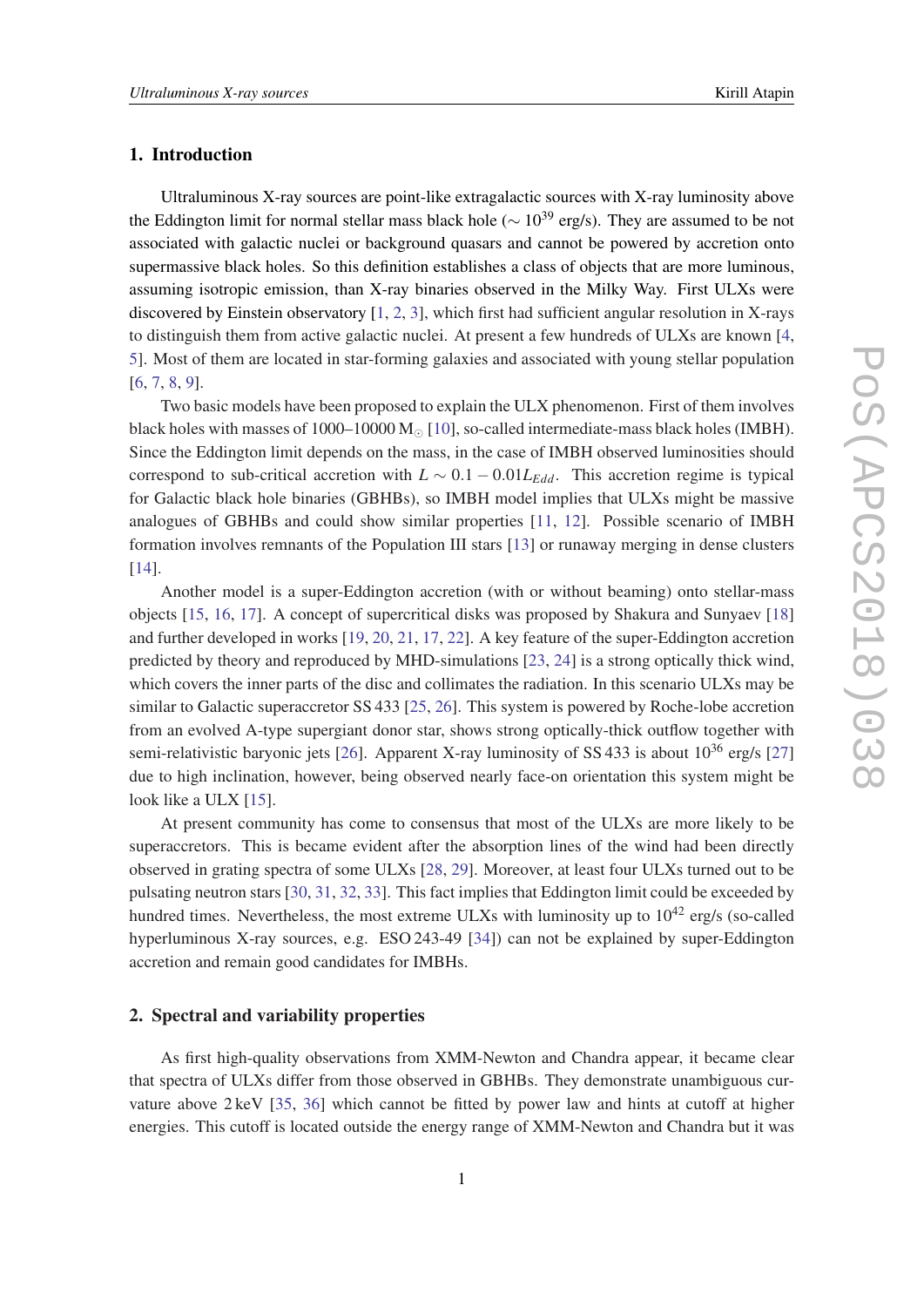eventually confirmed by NuStar [[37,](#page-7-0) [38](#page-7-0)]. Being fitted by standard for GBHBs model consisting of a multi-color disk and Comptonized corona, the ULX spectra yield colder disks and much colder and thicker Comptonizing medium than seen in GBHBs ( $kT_{disk} \sim 0.2$  keV,  $kT_e \sim 1 - 2$  keV and  $\tau \gtrsim 6$  in ULXs [\[36](#page-7-0)] versus  $kT_{disk} \sim 1$  keV,  $kT_e \sim 100$  keV and  $\tau \lesssim 1$  in GBHBs [\[39\]](#page-7-0)). This spectral shape unusual for GBHBs, introduced was introduced as new, 'ultraluminous' accretion state [[36\]](#page-7-0).

Depending on the contribution of the high- and low-energy parts of the spectrum, the ultraluminous state can be splitted into three classes [\[40](#page-7-0)]: soft ultraluminous (SUL), hard ultraluminous (HUL) and broadened disc (BD). The last one shows most prominent curvature which can be formally fitted by single disk component with temperature of 1-2.5 keV. There is a tendency for a particular source to belong to a specific class, although transitions between classes have also been observed [[41\]](#page-7-0). It was found that BD-type spectrum is usually shown by less luminous ULXs, while SUL and HUL sources equally bright [\[40\]](#page-7-0). On the other hand, when a particular SUL or HUL source becomes brighter during its spectral evolution, it shows more curved BD-like spectrum [[42,](#page-7-0) [41](#page-7-0), [43\]](#page-7-0).

Another class of sources neighboring to ULXs is ultraluminous supersoft sources (ULSs). Their spectra are dominated by black-body component with temperature  $\sim 100$  eV, and there is almost no emission above  $\sim 1$  keV [\[44](#page-7-0), [45\]](#page-7-0). These sources are not easy to study because the maximum of their emission falls into inaccessible far-UV range. ULSs may be considered as subclass of ULXs because some sources are observed to jump from the supersoft state to the soft ultraluminous [\[46](#page-7-0), [47,](#page-7-0) [29\]](#page-6-0).

Lines in the spectra of ULXs have long been the subject of intense search. Originally absorption lines and edges produced by the wind have been predicted for ULXs on the grounds of SS 433 [[48](#page-7-0), [49](#page-8-0)]. Latter they were clearly suspected in the highest-quality spectra of NGC 5408 X-1, NGC 6946 X-1 [[50\]](#page-8-0) and NGC 1313 X-1 [[51\]](#page-8-0). Eventually blue-shifted absorptions with velocities *v* ∼ 0.2*c* together with emission lines at rest have been discovered in RGS spectra of same sources [[28\]](#page-6-0) and also in NGC 55 ULX [[29\]](#page-6-0) and NGC 300 ULX-1 [\[52](#page-8-0)]. Interestingly, that the last one is ultraluminous pulsar (see below), while sources NGC 5408 X-1, NGC 1313 X-1 and NGC 55 ULX can be classified as SUL, HUL and ULS respectively [[40,](#page-7-0) [29\]](#page-6-0). So, one can conclude that the presence of the outflow does not depend on the source spectral type.

Ultraluminous X-ray sources demonstrate strong stochastic variability at different time scales. Some of them change their flux by tens [\[53](#page-8-0), [41](#page-7-0)] and even hundred times [[54,](#page-8-0) [55\]](#page-8-0) on time scales of month-years. Short-term variability (∼ 1 hour) is generally higher in the SUL sources [\[56](#page-8-0), [40\]](#page-7-0), however most of this variability is contributed by the hard component of their spectra [[57,](#page-8-0) [40](#page-7-0)]. In 1-10 keV energy band the fractional rms variability of the SUL sources reaches 40% [[40\]](#page-7-0). ULSs are even more variable. They exhibit dips – sharp drops of the flux on a timescale of a few hundreds of seconds [\[29,](#page-6-0) [47](#page-7-0)].

Typical power spectra may be described by power law or broken power law [\[56](#page-8-0)]. Five ULXs – M82 X-1 , NGC 5408 X-1, NGC 6946 X-1, NGC 1313 X-1 and IC 342 X-1 – show quasi-periodic oscillations with frequencies from 0.01 to 0.6 Hz [[58,](#page-8-0) [59,](#page-8-0) [60,](#page-8-0) [61](#page-8-0), [62](#page-8-0)]. The QPO frequency is found to be negatively correlated with the fractional variability [\[63](#page-8-0), [64\]](#page-8-0) and positively with the source luminosity [[64](#page-8-0)]. Also for sources NGC 5408 X-1 and NGC 6946 X-1 a linear relation between the absolute rms variability and flux has been reveled [\[65,](#page-8-0) [66\]](#page-9-0). A linear rms-flux relation is common for all accreting systems from active galactic nuclei to cataclysmic stars [\[67](#page-9-0), [68,](#page-9-0) [69](#page-9-0)].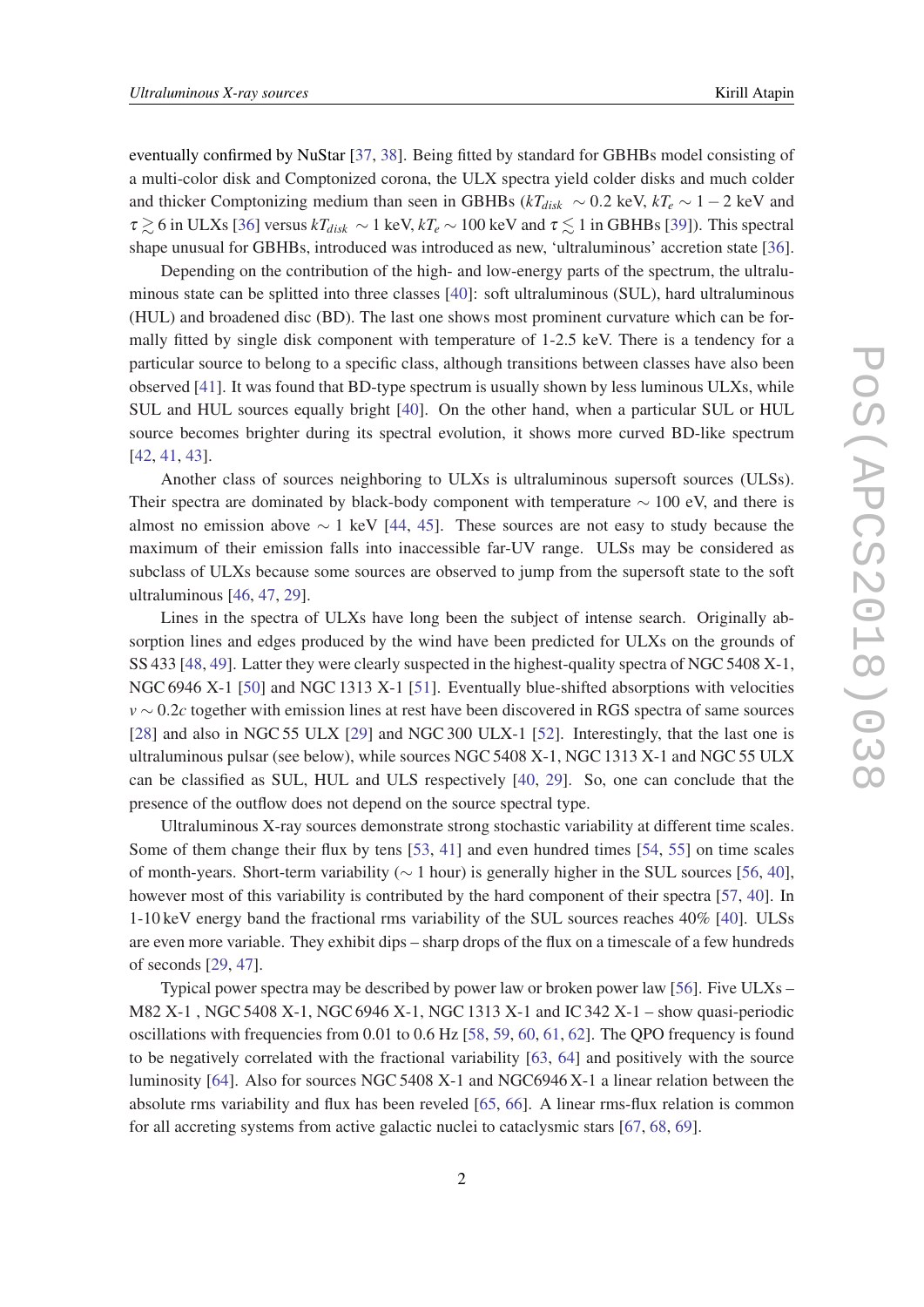

Figure 1: Schematic representation of the supercritical accretion disc illustrating relation between the type of observed spectrum and the disk inclination angle, taken from [[29\]](#page-6-0).

Currently there is still no model that could unify all diversity of spectral and variability properties of ULXs. It has been proposed that, besides the accretion rate, the important role in that what makes the sources different, may be played by inclination of the supercritical accretion disk [[57,](#page-8-0) [40,](#page-7-0) [70\]](#page-9-0). This idea is illustrated in Fig. 1. Numerical MHD-simulations showed that wind is not isotopic, it looks like a funnel with some opening angle [\[23,](#page-6-0) [24](#page-6-0)]. If the source is viewed nearly along the funnel axis, observer could directly see the innermost parts of the accretion disc emitting hard X-rays; such a source would be classified as HUL. At higher inclination the wind can intersect line of sight, and the observed spectrum would be dominated be soft thermal component (SUL). As the inclination increases, the optical depth of the wind also increases, and when the inclination reaches some critical angle, the wind could completely block the hard emission (ULS). Probably, increasing inclination even more, one would see SS433-like object [[15\]](#page-6-0), totally obscured in X-rays (observed X-ray luminosity of SS433 is only 0.1% of its total power [\[27](#page-6-0)]).

The IMBH candidate ESO 243-49 HLX-1 stands away from other ULXs. Its behavior is quite similar to that seen in GBHBs. This source undergoes repeating outbursts and show spectra consistent with canonical spectral states [[34,](#page-7-0) [71\]](#page-9-0). Assuming that at the outbursts maxima the source is in the thermal state, one can obtain the black hole mass. It is between 3000 and  $3 \times 10^5$  M depending on spin parameter [\[72,](#page-9-0) [71](#page-9-0)].

#### 3. Optical counterparts

Most of the ULXs are located in crowded fields which hampers a firm identification of their optical counterparts. Although X-ray catalogs contain ∼ 500 ULXs, unique point-like optical counterparts are known only for ∼ 20 objects [\[73](#page-9-0), [74,](#page-9-0) [75](#page-9-0)]. All of them are relatively faint sources with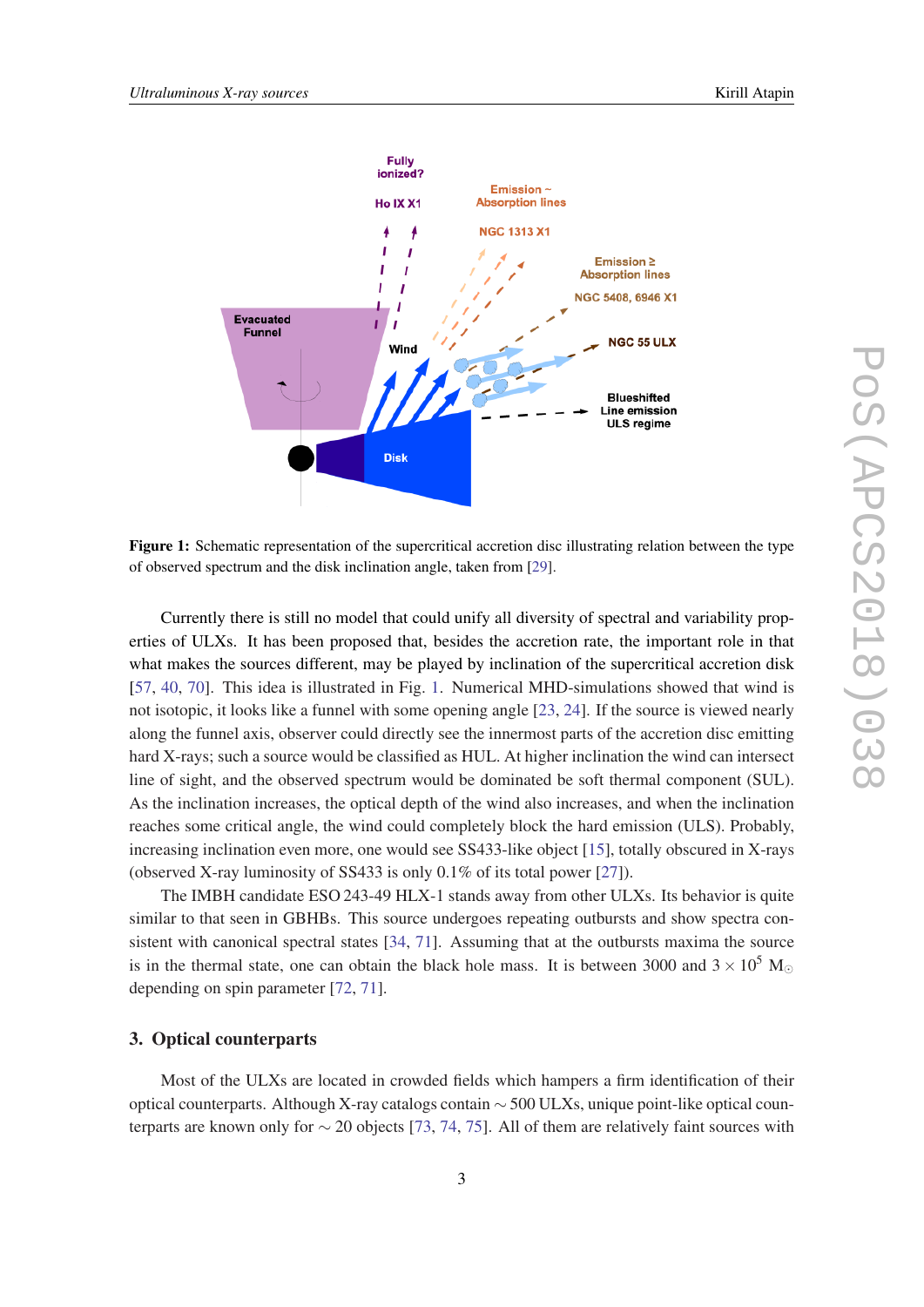*m*<sup> $V$ </sup>  $\gtrsim$  21. The distribution of the absolute magnitudes has a sharp maximum at *M*<sup>*V*</sup> ≈ −6 [[76\]](#page-9-0). The brightest sources NGC 6946 X-1 and NGC 7793 P-13 (the last one is ultraluminous pulsar, see below) have magnitude  $M_V \approx -7.5$  [\[77](#page-9-0), [78\]](#page-9-0) (SS 433 even brighter,  $M_v \approx -8$  [\[26](#page-6-0)]). For the magnitudes  $M_V \gtrsim -5$  the number of objects rapidly decreases which can be related both to the effects of observational selection and to the physical reasons [[76\]](#page-9-0).

Only the faintest optical counterparts show star-like spectral energy distributions (SEDs) [\[55](#page-8-0), [76](#page-9-0)]. These SEDs being classified as spectra of F- or G-type supergiants may be interpreted as emission of the donor stars. Other counterparts demonstrate power-law SEDs with maximum in UV band [\[74](#page-9-0), [77\]](#page-9-0). This fact might be considered as an evidence for the hot optically thick outflow irradiated by hard emission from the innermost parts of the disk [[77\]](#page-9-0).

About 10 optical counterparts have been studied spectrally [\[79,](#page-9-0) [80](#page-9-0), [81,](#page-9-0) [76](#page-9-0)]. All of them show similar optical spectra resembling the spectra of WNL or LBV stars and also SS 433 [\[81](#page-9-0)]. The spectra have broad He II  $\lambda$ 4686 and hydrogen H  $\alpha$  and H  $\beta$  emission lines with widths ranging from 500 to 1500 km/s. It has been shown that these lines cannot originate from the donor star or irradiated disk, and must be produced by accelerated wind [[81\]](#page-9-0). In the case of irradiated disk, the He II lines should be broader than Balmer lines because the former are produced in the inner disk regions rotating more rapidly. This effect is observed in GBHBs [[82](#page-9-0), [83\]](#page-10-0) but in ULXs we have an opposite situation. In the case of radiation-pressure driven wind, the Balmer lines should be broader, since they comes from the regions of wind located further from the source and already gained speed.

#### 4. Ultraluminous X-ray pulsars

The most exciting discovery of last years was the detection of coherent pulsations in ultraluminous X-ray source M82 X-2 [\[30\]](#page-6-0). After that pulsations were discovered also in sources NGC 7793 P13 [[31](#page-7-0), [84](#page-10-0)], NGC 5907 ULX [\[32](#page-7-0)] and NGC 300 ULX-1 [[33\]](#page-7-0). The presence of pulsations claims that these systems must host neutron stars. The pulsation periods are between 0.42 s (NGC 7793 P13) and  $\approx$  30 s (NGC 300 ULX-1), the pulsation fraction is about 20–30% in all the objects. The most luminous pulsar is NGC 5907 ULX. Its peak luminosity reaches  $10^{41}$  erg/s, which apparently exceeds the Eddington limit for a neutron star by ∼ 500 times and limiting lumi-nosity of X-ray pulsars [\[85](#page-10-0)] by  $\sim$  100 times . Many models involving magnetic field and beaming of different strength have been proposed to solve this problem [\[86,](#page-10-0) [87](#page-10-0), [88,](#page-10-0) [89](#page-10-0), [32](#page-7-0)].

How many neutron stars are among known ULXs? Besides the presence of pulsations, properties of ultraluminous pulsar is seems to be quite usual for ULXs. The spectra of ULX-pulsars are harder but they still can be classified as the HUL or BD state [\[90](#page-10-0)] and fitted by can be the same models [\[91](#page-10-0)]. Pulsar NGC 300 X-1 shows outflow with the same velocity as the nonpulsing-ULXs. Apparently, the detection of pulsation remains the only reliable criterion to distinguish neutron start one from black holes. Although an analysis of the wide sample of well-studied ULXs did not detect pulsations [[92\]](#page-10-0), on the other hand, pulsations are also absent in many observations of confirmed ULX-pulsars. So, the question is still open.

Probably, the answer to this question depends on how extreme conditions are required for neutron star to reach the ULX luminosity. Population synthesis showed that neutron stars are 10– 50 times more numerous than black holes[\[93](#page-10-0)]. However, if it requires magnetic fields of huge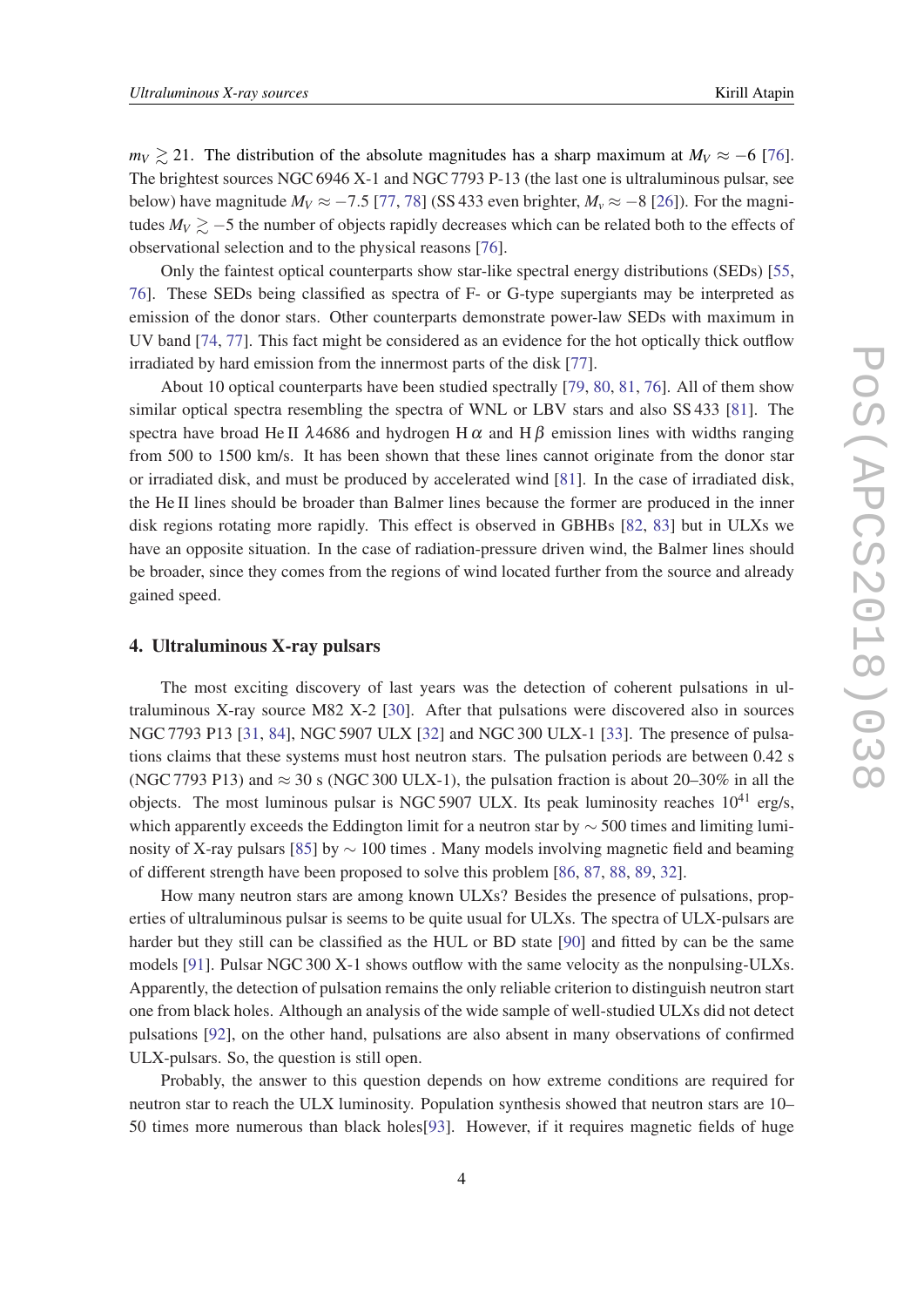<span id="page-5-0"></span>strength [[89\]](#page-10-0) or very strong collimation of radiation, the number of neutron stars among ULXs may be not high.

#### 5. Conclusions

Ultraluminous X-ray sources represent a divisive population. Objects with low and medium luminosity  $10^{39} < L_X < 10^{41}$  erg/s are more likely neutron stars and stellar mass black holes accreting at super-Eddington rates, with increasing number of neutron stars closer to low-luminosity edge. Hyperluminous sources are probably intermediate mass black holes accreting at sub-Eddington regime. At present, we have no reliable instruments to determine the nature of the accretor in each particular nonpulsing-ULX. But this instrument may appear in the future, as the ULX-pulsar will be studied more properly.

Acknowledgements The research was supported by the Russian Science Foundation grant N 14-50-00043 and RFBR grant N 18-32-20214.

#### References

- [1] K. S. Long, S. Dodorico, P. A. Charles and M. A. Dopita, *Observations of the X-ray sources in the nearby SC galaxy M33*, *ApJL* 246 [\(1981\) L61](https://doi.org/10.1086/183553).
- [2] D. J. Helfand, *Endpoints of stellar evolution X-ray surveys of the Local Group*, *PASP* 96 [\(1984\) 913.](https://doi.org/10.1086/131455)
- [3] G. Fabbiano, *X rays from normal galaxies*, *ARA&A* 27 [\(1989\) 87.](https://doi.org/10.1146/annurev.aa.27.090189.000511)
- [4] D. A. Swartz, K. K. Ghosh, A. F. Tennant and K. Wu, *The Ultraluminous X-Ray Source Population from the Chandra Archive of Galaxies*, *ApJS* 154 [\(2004\) 519](https://doi.org/10.1086/422842) [[astro-ph/0405498](https://arxiv.org/abs/astro-ph/0405498)].
- [5] D. J. Walton, T. P. Roberts, S. Mateos and V. Heard, *2XMM ultraluminous X-ray source candidates in nearby galaxies*, *MNRAS* 416 [\(2011\) 1844](https://doi.org/10.1111/j.1365-2966.2011.19154.x) [[1106.0197](https://arxiv.org/abs/1106.0197)].
- [6] G. Fabbiano, A. Zezas and S. S. Murray, *Chandra Observations of "The Antennae" Galaxies (NGC 4038/9)*, *ApJ* 554 [\(2001\) 1035](https://doi.org/10.1086/321397) [[astro-ph/0102256](https://arxiv.org/abs/astro-ph/0102256)].
- [7] T. P. Roberts, R. S. Warwick, M. J. Ward and S. S. Murray, *A Chandra observation of the interacting pair of galaxies NGC 4485/4490*, *MNRAS* 337 [\(2002\) 677](https://doi.org/10.1046/j.1365-8711.2002.05950.x) [[astro-ph/0208196](https://arxiv.org/abs/astro-ph/0208196)].
- [8] D. A. Swartz, A. F. Tennant and R. Soria, *Ultraluminous X-Ray Source Correlations with Star-Forming Regions*, *ApJ* 703 [\(2009\) 159](https://doi.org/10.1088/0004-637X/703/1/159) [[0907.4718](https://arxiv.org/abs/0907.4718)].
- [9] J. Poutanen, S. Fabrika, A. F. Valeev, O. Sholukhova and J. Greiner, *On the association of the ultraluminous X-ray sources in the Antennae galaxies with young stellar clusters*, *[MNRAS](https://doi.org/10.1093/mnras/stt487)* 432 (2013) [506](https://doi.org/10.1093/mnras/stt487) [[1210.1210](https://arxiv.org/abs/1210.1210)].
- [10] E. J. M. Colbert and R. F. Mushotzky, *The Nature of Accreting Black Holes in Nearby Galaxy Nuclei*, *ApJ* 519 [\(1999\) 89](https://doi.org/10.1086/307356) [[astro-ph/9901023](https://arxiv.org/abs/astro-ph/9901023)].
- [11] P. Kaaret, A. H. Prestwich, A. Zezas, S. S. Murray, D.-W. Kim, R. E. Kilgard et al., *Chandra High-Resolution Camera observations of the luminous X-ray source in the starburst galaxy M82*, *MNRAS* 321 [\(2001\) L29](https://doi.org/10.1046/j.1365-8711.2001.04064.x) [[astro-ph/0009211](https://arxiv.org/abs/astro-ph/0009211)].
- [12] J. M. Miller, G. Fabbiano, M. C. Miller and A. C. Fabian, *X-Ray Spectroscopic Evidence for Intermediate-Mass Black Holes: Cool Accretion Disks in Two Ultraluminous X-Ray Sources*, *[ApJL](https://doi.org/10.1086/368373)* 585 [\(2003\) L37](https://doi.org/10.1086/368373) [[astro-ph/0211178](https://arxiv.org/abs/astro-ph/0211178)].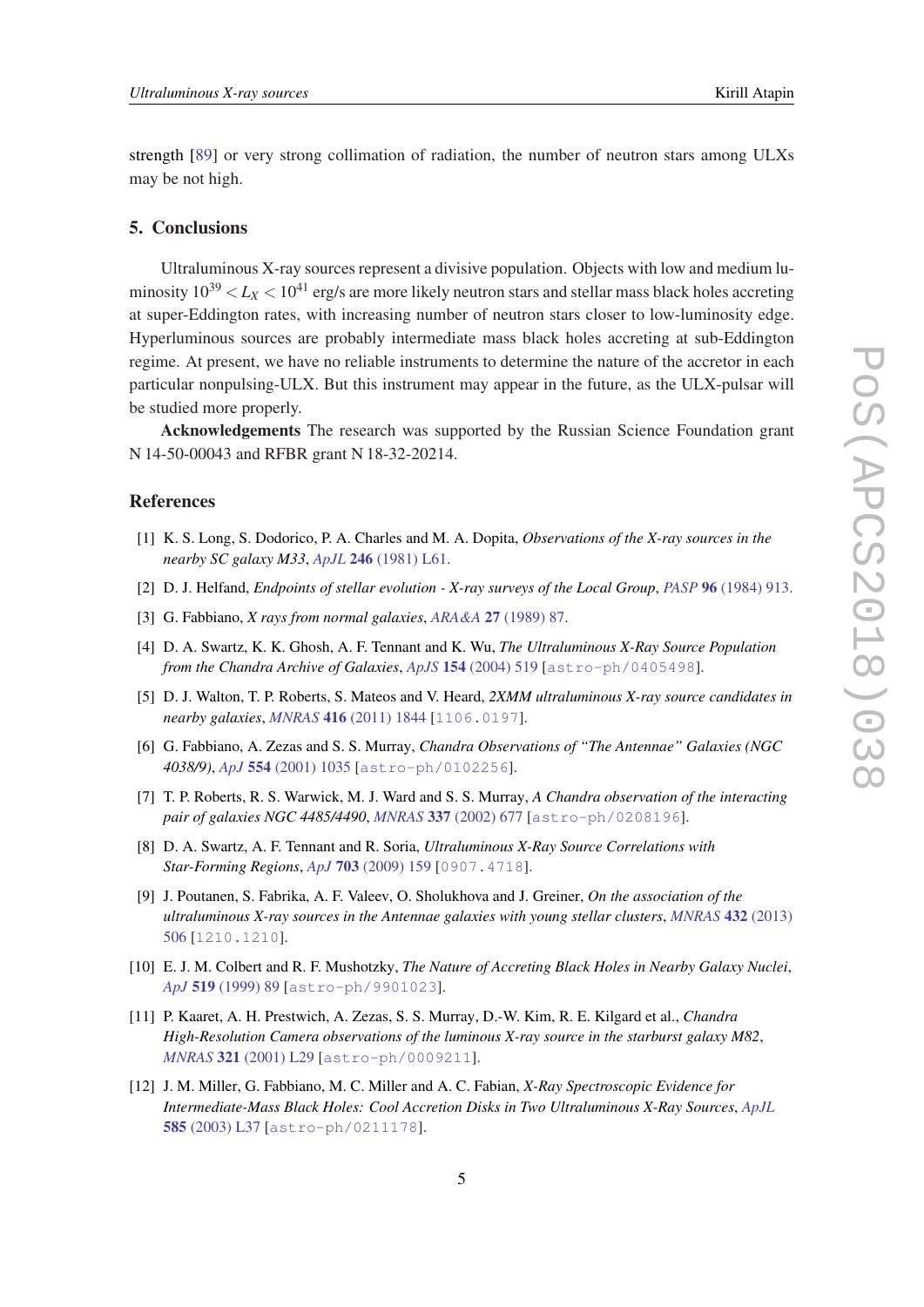- <span id="page-6-0"></span>[13] P. Madau and M. J. Rees, *Massive Black Holes as Population III Remnants*, *ApJL* 551 [\(2001\) L27](https://doi.org/10.1086/319848) [[astro-ph/0101223](https://arxiv.org/abs/astro-ph/0101223)].
- [14] S. F. Portegies Zwart, H. Baumgardt, P. Hut, J. Makino and S. L. W. McMillan, *Formation of massive black holes through runaway collisions in dense young star clusters*, *Nature* 428 [\(2004\) 724](https://doi.org/10.1038/nature02448) [[astro-ph/0402622](https://arxiv.org/abs/astro-ph/0402622)].
- [15] S. Fabrika and A. Mescheryakov, *Face-on SS 433 stars as a possible new type of extragalactic X-ray sources*, in *Galaxies and their Constituents at the Highest Angular Resolutions* (R. T. Schilizzi, ed.), vol. 205 of *IAU Symposium*, p. 268, Jan., 2001, [astro-ph/0103070](https://arxiv.org/abs/astro-ph/0103070).
- [16] A. R. King, M. B. Davies, M. J. Ward, G. Fabbiano and M. Elvis, *Ultraluminous X-Ray Sources in External Galaxies*, *ApJL* 552 [\(2001\) L109](https://doi.org/10.1086/320343) [[astro-ph/0104333](https://arxiv.org/abs/astro-ph/0104333)].
- [17] J. Poutanen, G. Lipunova, S. Fabrika, A. G. Butkevich and P. Abolmasov, *Supercritically accreting stellar mass black holes as ultraluminous X-ray sources*, *MNRAS* 377 [\(2007\) 1187](https://doi.org/10.1111/j.1365-2966.2007.11668.x) [[astro-ph/0609274](https://arxiv.org/abs/astro-ph/0609274)].
- [18] N. I. Shakura and R. A. Sunyaev, *Black holes in binary systems. Observational appearance.*, *A&A* 24 (1973) 337.
- [19] M. A. Abramowicz, M. Calvani and L. Nobili, *Thick accretion disks with super-Eddington luminosities*, *ApJ* 242 [\(1980\) 772](https://doi.org/10.1086/158512).
- [20] M. A. Abramowicz, B. Czerny, J. P. Lasota and E. Szuszkiewicz, *Slim accretion disks*, *[ApJ](https://doi.org/10.1086/166683)* 332 [\(1988\) 646](https://doi.org/10.1086/166683).
- [21] G. V. Lipunova, *Supercritical disk accretion with mass loss*, *Astronomy Letters* 25 (1999) 508 [[astro-ph/9906324](https://arxiv.org/abs/astro-ph/9906324)].
- [22] C. Dotan and N. J. Shaviv, *Super-Eddington slim accretion discs with winds*, *[MNRAS](https://doi.org/10.1111/j.1365-2966.2011.18235.x)* 413 (2011) [1623](https://doi.org/10.1111/j.1365-2966.2011.18235.x) [[1004.1797](https://arxiv.org/abs/1004.1797)].
- [23] K. Ohsuga, M. Mori, T. Nakamoto and S. Mineshige, *Supercritical Accretion Flows around Black Holes: Two-dimensional, Radiation Pressure-dominated Disks with Photon Trapping*, *ApJ* 628 [\(2005\)](https://doi.org/10.1086/430728) [368](https://doi.org/10.1086/430728) [[arXiv:astro-ph/0504168](https://arxiv.org/abs/arXiv:astro-ph/0504168)].
- [24] K. Ohsuga and S. Mineshige, *Global Structure of Three Distinct Accretion Flows and Outflows around Black Holes from Two-dimensional Radiation-magnetohydrodynamic Simulations*, *[ApJ](https://doi.org/10.1088/0004-637X/736/1/2)* 736 [\(2011\) 2](https://doi.org/10.1088/0004-637X/736/1/2) [[1105.5474](https://arxiv.org/abs/1105.5474)].
- [25] S. N. Fabrika, *The Supercritical Accretion Disk of SS 433*, *Ap&SS* 252 (1997) 439.
- [26] S. Fabrika, *The jets and supercritical accretion disk in SS433*, *ASPRv* 12 (2004) 1 [[arXiv:astro-ph/0603390](https://arxiv.org/abs/arXiv:astro-ph/0603390)].
- [27] A. Medvedev and S. Fabrika, *Evidence of supercritical disc funnel radiation in X-ray spectra of SS 433*, *MNRAS* 402 [\(2010\) 479](https://doi.org/10.1111/j.1365-2966.2009.15896.x) [[0910.3186](https://arxiv.org/abs/0910.3186)].
- [28] C. Pinto, M. J. Middleton and A. C. Fabian, *Resolved atomic lines reveal outflows in two ultraluminous X-ray sources*, *Nature* 533 [\(2016\) 64](https://doi.org/10.1038/nature17417) [[1604.08593](https://arxiv.org/abs/1604.08593)].
- [29] C. Pinto, W. Alston, R. Soria, M. J. Middleton, D. J. Walton, A. D. Sutton et al., *From ultraluminous X-ray sources to ultraluminous supersoft sources: NGC 55 ULX, the missing link*, *[MNRAS](https://doi.org/10.1093/mnras/stx641)* 468 (2017) [2865](https://doi.org/10.1093/mnras/stx641) [[1612.05569](https://arxiv.org/abs/1612.05569)].
- [30] M. Bachetti, F. A. Harrison, D. J. Walton, B. W. Grefenstette, D. Chakrabarty, F. Fürst et al., *An ultraluminous X-ray source powered by an accreting neutron star*, *Nature* 514 [\(2014\) 202](https://doi.org/10.1038/nature13791) [[1410.3590](https://arxiv.org/abs/1410.3590)].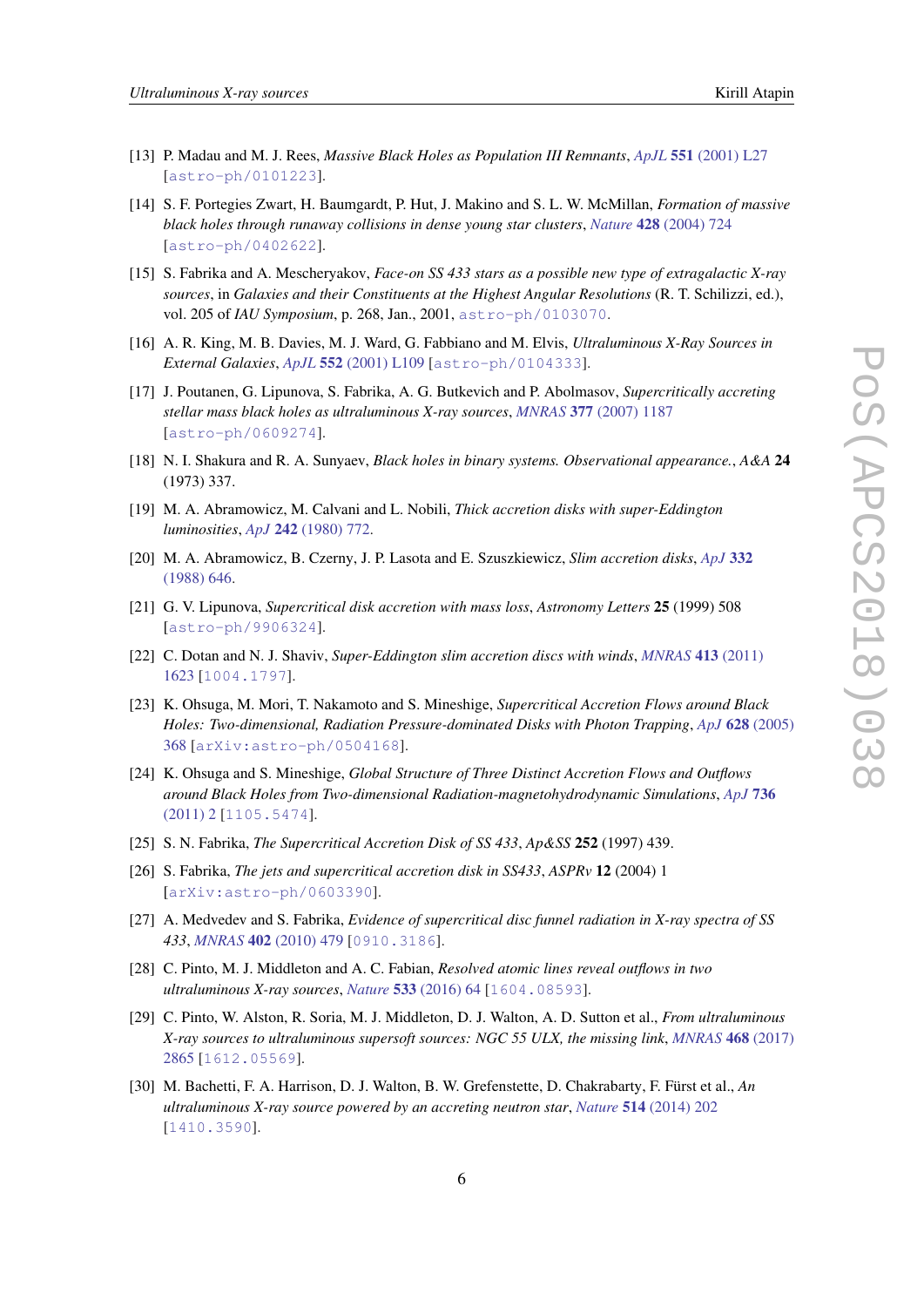- 
- <span id="page-7-0"></span>[31] F. Fürst, D. J. Walton, F. A. Harrison, D. Stern, D. Barret, M. Brightman et al., *Discovery of Coherent Pulsations from the Ultraluminous X-Ray Source NGC 7793 P13*, *ApJL* 831 [\(2016\) L14](https://doi.org/10.3847/2041-8205/831/2/L14) [[1609.07129](https://arxiv.org/abs/1609.07129)].
- [32] G. L. Israel, A. Belfiore, L. Stella, P. Esposito, P. Casella, A. De Luca et al., *ULX-1 in NGC5907: how bright can an accreting pulsar shine?*, *ArXiv e-prints* (2016) [[1609.07375](https://arxiv.org/abs/1609.07375)].
- [33] S. Carpano, F. Haberl, C. Maitra and G. Vasilopoulos, *Discovery of pulsations from NGC 300 ULX1 and its fast period evolution*, *MNRAS* 476 [\(2018\) L45](https://doi.org/10.1093/mnrasl/sly030) [[1802.10341](https://arxiv.org/abs/1802.10341)].
- [34] S. A. Farrell, N. A. Webb, D. Barret, O. Godet and J. M. Rodrigues, *An intermediate-mass black hole of over 500 solar masses in the galaxy ESO243-49*, *Nature* 460 [\(2009\) 73](https://doi.org/10.1038/nature08083) [[1001.0567](https://arxiv.org/abs/1001.0567)].
- [35] A.-M. Stobbart, T. P. Roberts and J. Wilms, *XMM-Newton observations of the brightest ultraluminous X-ray sources*, *MNRAS* 368 [\(2006\) 397](https://doi.org/10.1111/j.1365-2966.2006.10112.x) [[astro-ph/0601651](https://arxiv.org/abs/astro-ph/0601651)].
- [36] J. C. Gladstone, T. P. Roberts and C. Done, *The ultraluminous state*, *MNRAS* 397 [\(2009\) 1836](https://doi.org/10.1111/j.1365-2966.2009.15123.x) [[0905.4076](https://arxiv.org/abs/0905.4076)].
- [37] M. Bachetti, V. Rana, D. J. Walton, D. Barret, F. A. Harrison, S. E. Boggs et al., *The Ultraluminous X-Ray Sources NGC 1313 X-1 and X-2: A Broadband Study with NuSTAR and XMM-Newton*, *[ApJ](https://doi.org/10.1088/0004-637X/778/2/163)* 778 [\(2013\) 163](https://doi.org/10.1088/0004-637X/778/2/163) [[1310.0745](https://arxiv.org/abs/1310.0745)].
- [38] D. J. Walton, F. A. Harrison, B. W. Grefenstette, J. M. Miller, M. Bachetti, D. Barret et al., *Broadband X-Ray Spectra of the Ultraluminous X-Ray Source Holmberg IX X-1 Observed with NuSTAR, XMM-Newton, and Suzaku*, *ApJ* 793 [\(2014\) 21](https://doi.org/10.1088/0004-637X/793/1/21) [[1402.2992](https://arxiv.org/abs/1402.2992)].
- [39] J. E. McClintock and R. A. Remillard, *Black hole binaries*, pp. 157–213. Apr., 2006.
- [40] A. D. Sutton, T. P. Roberts and M. J. Middleton, *The ultraluminous state revisited: fractional variability and spectral shape as diagnostics of super-Eddington accretion*, *MNRAS* 435 [\(2013\) 1758](https://doi.org/10.1093/mnras/stt1419) [[1307.8044](https://arxiv.org/abs/1307.8044)].
- [41] F. Pintore, L. Zampieri, A. Wolter and T. Belloni, *Ultraluminous X-ray sources: a deeper insight into their spectral evolution*, *MNRAS* 439 [\(2014\) 3461](https://doi.org/10.1093/mnras/stu195) [[1401.6815](https://arxiv.org/abs/1401.6815)].
- [42] F. Pintore and L. Zampieri, *X-ray spectral states and metallicity in the ultraluminous X-ray sources NGC 1313 X-1 and X-2*, *MNRAS* 420 [\(2012\) 1107](https://doi.org/10.1111/j.1365-2966.2011.20072.x) [[1110.6277](https://arxiv.org/abs/1110.6277)].
- [43] W. Luangtip, T. P. Roberts and C. Done, *The X-ray spectral evolution of the ultraluminous X-ray source Holmberg IX X-1*, *MNRAS* 460 [\(2016\) 4417](https://doi.org/10.1093/mnras/stw1282) [[1605.08246](https://arxiv.org/abs/1605.08246)].
- [44] J. Liu and R. Di Stefano, *An Ultraluminous Supersoft X-Ray Source in M81: An Intermediate-Mass Black Hole?*, *ApJL* 674 [\(2008\) L73](https://doi.org/10.1086/529071) [[0802.0507](https://arxiv.org/abs/0802.0507)].
- [45] R. Soria and A. Kong, *Revisiting the ultraluminous supersoft source in M 101: an optically thick outflow model*, *MNRAS* 456 [\(2016\) 1837](https://doi.org/10.1093/mnras/stv2671) [[1511.04797](https://arxiv.org/abs/1511.04797)].
- [46] R. Urquhart and R. Soria, *Optically thick outflows in ultraluminous supersoft sources*, *[MNRAS](https://doi.org/10.1093/mnras/stv2293)* 456 [\(2016\) 1859](https://doi.org/10.1093/mnras/stv2293) [[1511.05275](https://arxiv.org/abs/1511.05275)].
- [47] H. Feng, L. Tao, P. Kaaret and F. Grisé, *Nature of the Soft ULX in NGC 247: Super-Eddington Outflow and Transition between the Supersoft and Soft Ultraluminous Regimes*, *ApJ* 831 [\(2016\) 117](https://doi.org/10.3847/0004-637X/831/2/117) [[1608.07212](https://arxiv.org/abs/1608.07212)].
- [48] S. Fabrika, S. Karpov, P. Abolmasov and O. Sholukhova, *Properties of SS433 and ultraluminous X-ray sources in external galaxies*, in *Populations of High Energy Sources in Galaxies* (E. J. A. Meurs and G. Fabbiano, eds.), vol. 230 of *IAU Symposium*, pp. 278–281, 2006, [astro-ph/0510491](https://arxiv.org/abs/astro-ph/0510491), [DOI](https://doi.org/10.1017/S1743921306008441).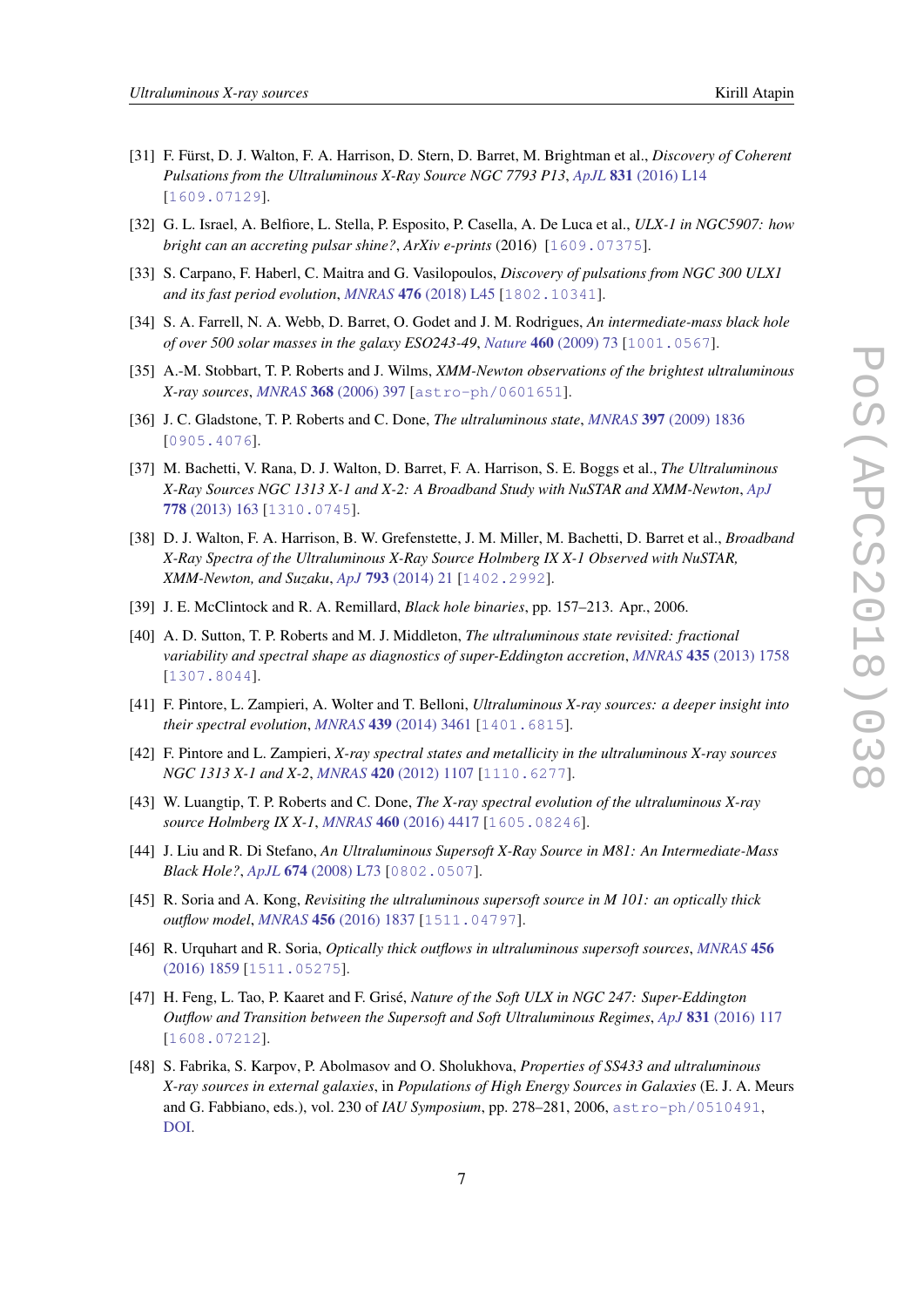- 
- <span id="page-8-0"></span>[49] S. N. Fabrika, P. K. Abolmasov and S. Karpov, *The supercritical accretion disk in SS 433 and ultraluminous X-ray sources*, in *Black Holes from Stars to Galaxies – Across the Range of Masses* (V. Karas and G. Matt, eds.), vol. 238 of *IAU Symposium*, pp. 225–228, Apr., 2007, [astro-ph/0610664](https://arxiv.org/abs/astro-ph/0610664), [DOI.](https://doi.org/10.1017/S1743921307005017)
- [50] M. J. Middleton, D. J. Walton, T. P. Roberts and L. Heil, *Broad absorption features in wind-dominated ultraluminous X-ray sources?*, *MNRAS* 438 [\(2014\) L51](https://doi.org/10.1093/mnrasl/slt157) [[1309.3134](https://arxiv.org/abs/1309.3134)].
- [51] M. J. Middleton, D. J. Walton, A. Fabian, T. P. Roberts, L. Heil, C. Pinto et al., *Diagnosing the accretion flow in ultraluminous X-ray sources using soft X-ray atomic features*, *[MNRAS](https://doi.org/10.1093/mnras/stv2214)* 454 (2015) [3134](https://doi.org/10.1093/mnras/stv2214) [[1509.06760](https://arxiv.org/abs/1509.06760)].
- [52] P. Kosec, C. Pinto, D. J. Walton, A. C. Fabian, M. Bachetti, M. Brightman et al., *Evidence for a variable Ultrafast Outflow in the newly discovered Ultraluminous Pulsar NGC 300 ULX-1*, *[MNRAS](https://doi.org/10.1093/mnras/sty1626)* 479 [\(2018\) 3978](https://doi.org/10.1093/mnras/sty1626) [[1803.02367](https://arxiv.org/abs/1803.02367)].
- [53] F. Grisé, P. Kaaret, H. Feng, J. J. E. Kajava and S. A. Farrell, *X-ray Spectral State is not Correlated with Luminosity in Holmberg II X-1*, *ApJL* 724 [\(2010\) L148](https://doi.org/10.1088/2041-8205/724/2/L148) [[1011.2231](https://arxiv.org/abs/1011.2231)].
- [54] M. Brorby, P. Kaaret and H. Feng, *Transition of an X-ray binary to the hard ultraluminous state in the blue compact dwarf galaxy VII Zw 403*, *MNRAS* 448 [\(2015\) 3374](https://doi.org/10.1093/mnras/stv227) [[1502.03443](https://arxiv.org/abs/1502.03443)].
- [55] S. Avdan, A. Vinokurov, S. Fabrika, K. Atapin, H. Avdan, A. Akyuz et al., *Optical counterparts of two ULXs in NGC 5474 and NGC 3627 (M 66)*, *MNRAS* 455 [\(2016\) L91](https://doi.org/10.1093/mnrasl/slv155) [[1510.07915](https://arxiv.org/abs/1510.07915)].
- [56] L. M. Heil, S. Vaughan and T. P. Roberts, *A systematic study of variability in a sample of ultraluminous X-ray sources*, *MNRAS* 397 [\(2009\) 1061](https://doi.org/10.1111/j.1365-2966.2009.15068.x) [[0905.1265](https://arxiv.org/abs/0905.1265)].
- [57] M. J. Middleton, T. P. Roberts, C. Done and F. E. Jackson, *Challenging times: a re-analysis of NGC 5408 X-1*, *MNRAS* 411 [\(2011\) 644](https://doi.org/10.1111/j.1365-2966.2010.17712.x) [[1009.2686](https://arxiv.org/abs/1009.2686)].
- [58] T. E. Strohmayer and R. F. Mushotzky, *Discovery of X-Ray Quasi-periodic Oscillations from an Ultraluminous X-Ray Source in M82: Evidence against Beaming*, *ApJL* 586 [\(2003\) L61](https://doi.org/10.1086/374732) [[astro-ph/0303665](https://arxiv.org/abs/astro-ph/0303665)].
- [59] T. E. Strohmayer, R. F. Mushotzky, L. Winter, R. Soria, P. Uttley and M. Cropper, *Quasi-periodic Variability in NGC 5408 X-1*, *ApJ* 660 [\(2007\) 580](https://doi.org/10.1086/512723) [[astro-ph/0701390](https://arxiv.org/abs/astro-ph/0701390)].
- [60] F. Rao, H. Feng and P. Kaaret, *Detection of Strong Short-term Variability in NGC 6946 X-1*, *[ApJ](https://doi.org/10.1088/0004-637X/722/1/620)* 722 [\(2010\) 620](https://doi.org/10.1088/0004-637X/722/1/620) [[1008.2065](https://arxiv.org/abs/1008.2065)].
- [61] D. R. Pasham, S. B. Cenko, A. Zoghbi, R. F. Mushotzky, J. Miller and F. Tombesi, *Evidence for High-frequency QPOs with a 3:2 Frequency Ratio from a 5000 Solar Mass Black Hole*, *[ApJL](https://doi.org/10.1088/2041-8205/811/1/L11)* 811 [\(2015\) L11](https://doi.org/10.1088/2041-8205/811/1/L11) [[1601.02628](https://arxiv.org/abs/1601.02628)].
- [62] V. K. Agrawal and A. Nandi, *Discovery of a quasi-periodic oscillation in the ultraluminous X-ray source IC 342 X-1: XMM-Newton results*, *MNRAS* 446 [\(2015\) 3926](https://doi.org/10.1093/mnras/stu2291) [[1411.4135](https://arxiv.org/abs/1411.4135)].
- [63] B. De Marco, G. Ponti, G. Miniutti, T. Belloni, M. Cappi, M. Dadina et al., *Time lags in the ultraluminous X-ray source NGC 5408 X-1: implications for the black hole mass*, *[MNRAS](https://doi.org/10.1093/mnras/stt1853)* 436 (2013) [3782](https://doi.org/10.1093/mnras/stt1853) [[1310.0042](https://arxiv.org/abs/1310.0042)].
- [64] K. Atapin, S. Fabrika, M. D. Caballero-García, *Ultraluminous X-ray sources with flat-topped noise and QPO*, *MNRAS* (2019), in press.
- [65] L. M. Heil and S. Vaughan, *The linear rms-flux relation in an ultraluminous X-ray source*, *[MNRAS](https://doi.org/10.1111/j.1745-3933.2010.00864.x)* 405 [\(2010\) L86](https://doi.org/10.1111/j.1745-3933.2010.00864.x) [[1003.5825](https://arxiv.org/abs/1003.5825)].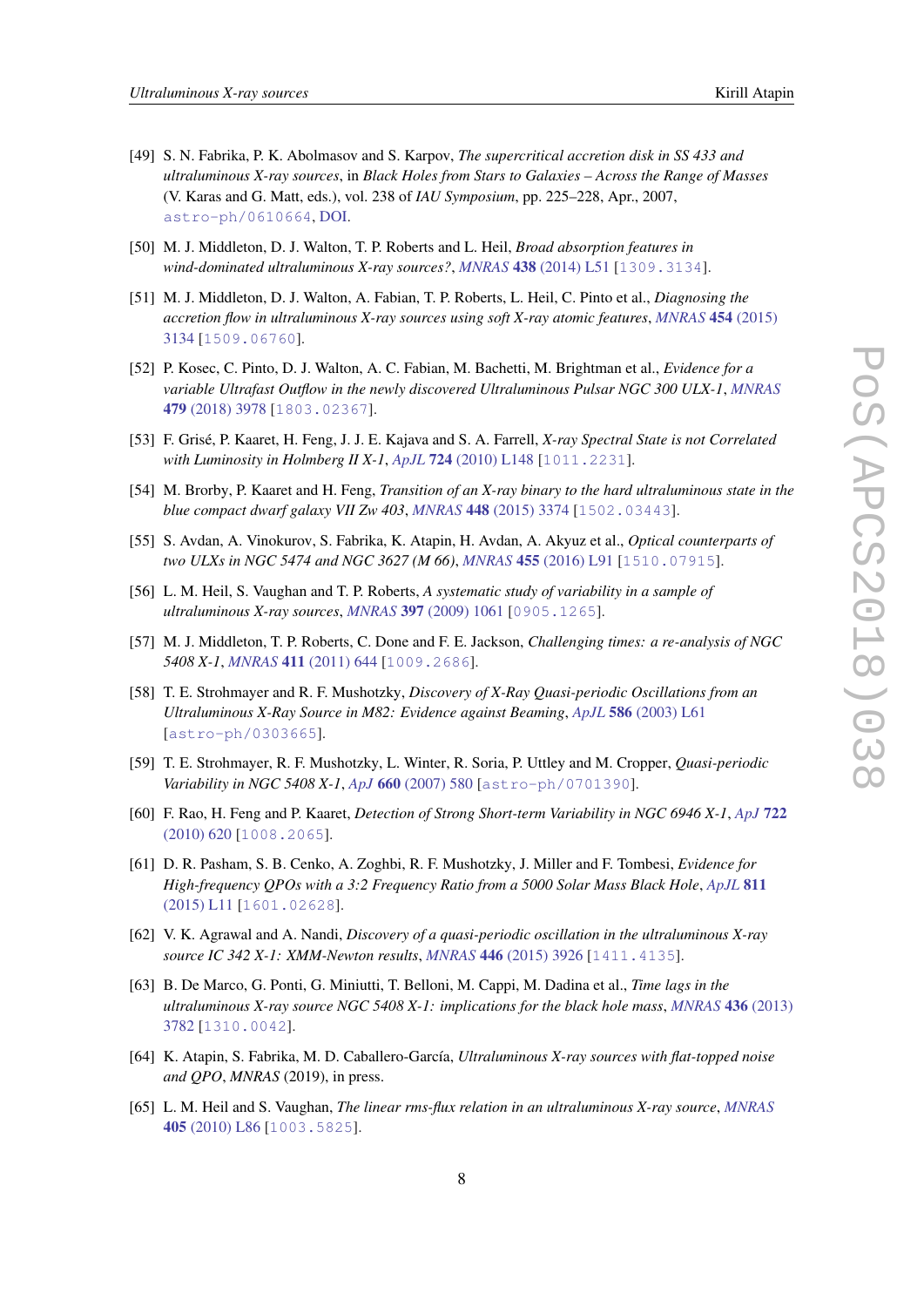- <span id="page-9-0"></span>[66] L. Hernández-García, S. Vaughan, T. P. Roberts and M. Middleton, *X-ray time lags and non-linear variability in the ultraluminous X-ray sources NGC 5408 X-1 and NGC 6946 X-1*, *[MNRAS](https://doi.org/10.1093/mnras/stv1830)* 453 (2015) [2877](https://doi.org/10.1093/mnras/stv1830) [[1508.01328](https://arxiv.org/abs/1508.01328)].
- [67] P. Uttley and I. M. McHardy, *The flux-dependent amplitude of broadband noise variability in X-ray binaries and active galaxies*, *MNRAS* 323 [\(2001\) L26](https://doi.org/10.1046/j.1365-8711.2001.04496.x) [[astro-ph/0103367](https://arxiv.org/abs/astro-ph/0103367)].
- [68] S. Vaughan, A. C. Fabian and K. Nandra, *X-ray continuum variability of MCG-6-30-15*, *[MNRAS](https://doi.org/10.1046/j.1365-8711.2003.06285.x)* 339 [\(2003\) 1237](https://doi.org/10.1046/j.1365-8711.2003.06285.x) [[astro-ph/0211421](https://arxiv.org/abs/astro-ph/0211421)].
- [69] S. Scaringi, E. Körding, P. Uttley, P. J. Groot, C. Knigge, M. Still et al., *Broad-band timing properties of the accreting white dwarf MV Lyrae*, *MNRAS* 427 [\(2012\) 3396](https://doi.org/10.1111/j.1365-2966.2012.22022.x) [[1208.6292](https://arxiv.org/abs/1208.6292)].
- [70] M. J. Middleton, L. Heil, F. Pintore, D. J. Walton and T. P. Roberts, *A spectral-timing model for ULXs in the supercritical regime*, *MNRAS* 447 [\(2015\) 3243](https://doi.org/10.1093/mnras/stu2644) [[1412.4532](https://arxiv.org/abs/1412.4532)].
- [71] L. Titarchuk and E. Seifina, *ESO 243-49 HLX-1: scaling of X-ray spectral properties and black hole mass determination*, *A&A* 595 [\(2016\) A101](https://doi.org/10.1051/0004-6361/201527840) [[1609.00780](https://arxiv.org/abs/1609.00780)].
- [72] S. W. Davis, R. Narayan, Y. Zhu, D. Barret, S. A. Farrell, O. Godet et al., *The Cool Accretion Disk in ESO 243-49 HLX-1: Further Evidence of an Intermediate-mass Black Hole*, *ApJ* 734 [\(2011\) 111](https://doi.org/10.1088/0004-637X/734/2/111) [[1104.2614](https://arxiv.org/abs/1104.2614)].
- [73] A. Ptak, E. Colbert, R. P. van der Marel, E. Roye, T. Heckman and B. Towne, *Optical Counterparts of Ultraluminous X-Ray Sources Identified from Archival HST WFPC2 Images*, *ApJS* 166 [\(2006\) 154](https://doi.org/10.1086/505218) [[astro-ph/0605561](https://arxiv.org/abs/astro-ph/0605561)].
- [74] L. Tao, H. Feng, F. Grisé and P. Kaaret, *Compact Optical Counterparts of Ultraluminous X-Ray Sources*, *ApJ* 737 [\(2011\) 81](https://doi.org/10.1088/0004-637X/737/2/81) [[1106.0315](https://arxiv.org/abs/1106.0315)].
- [75] J. C. Gladstone, C. Copperwheat, C. O. Heinke, T. P. Roberts, T. F. Cartwright, A. J. Levan et al., *Optical Counterparts of the Nearest Ultraluminous X-Ray Sources*, *ApJS* 206 [\(2013\) 14](https://doi.org/10.1088/0067-0049/206/2/14) [[1303.1213](https://arxiv.org/abs/1303.1213)].
- [76] A. Vinokurov, S. Fabrika and K. Atapin, *Optical Counterparts of Ultraluminous X-Ray Sources NGC 4559 X-10 and NGC 4395 ULX-1*, *ApJ* 854 [\(2018\) 176](https://doi.org/10.3847/1538-4357/aaaa6c).
- [77] A. Vinokurov, S. Fabrika and K. Atapin, *Ultra-luminous X-ray sources as supercritical accretion disks: Spectral energy distributions*, *[Astrophysical Bulletin](https://doi.org/10.1134/S1990341313020028)* 68 (2013) 139 [[1302.5630](https://arxiv.org/abs/1302.5630)].
- [78] C. Motch, M. W. Pakull, R. Soria, F. Grisé and G. Pietrzyński, *A mass of less than 15 solar masses for the black hole in an ultraluminous X-ray source*, *Nature* 514 [\(2014\) 198](https://doi.org/10.1038/nature13730) [[1410.4250](https://arxiv.org/abs/1410.4250)].
- [79] T. P. Roberts, J. C. Gladstone, A. D. Goulding, A. M. Swinbank, M. J. Ward, M. R. Goad et al., *(No) dynamical constraints on the mass of the black hole in two ULXs*, *[Astronomische Nachrichten](https://doi.org/10.1002/asna.201011508)* 332 [\(2011\) 398](https://doi.org/10.1002/asna.201011508) [[1011.2155](https://arxiv.org/abs/1011.2155)].
- [80] D. Cseh, F. Grisé, P. Kaaret, S. Corbel, S. Scaringi, P. Groot et al., *Towards a dynamical mass of the ultraluminous X-ray source NGC 5408 X-1*, *MNRAS* 435 [\(2013\) 2896](https://doi.org/10.1093/mnras/stt1484) [[1308.1251](https://arxiv.org/abs/1308.1251)].
- [81] S. Fabrika, Y. Ueda, A. Vinokurov, O. Sholukhova and M. Shidatsu, *Supercritical accretion disks in ultraluminous X-ray sources and SS 433*, *[Nature Physics](https://doi.org/10.1038/nphys3348)* 11 (2015) 551.
- [82] P. A. Charles, J. Casares, D. H. P. Jones, T. Broadhurst, P. J. Callanan, D. Carter et al., *The bright X ray transient GS2023+338 (=V404 Cyg) in optical outburst and decline*, in *Two Topics in X-Ray Astronomy, Volume 1: X Ray Binaries. Volume 2: AGN and the X Ray Background* (J. Hunt and B. Battrick, eds.), vol. 296 of *ESA Special Publication*, Nov., 1989.